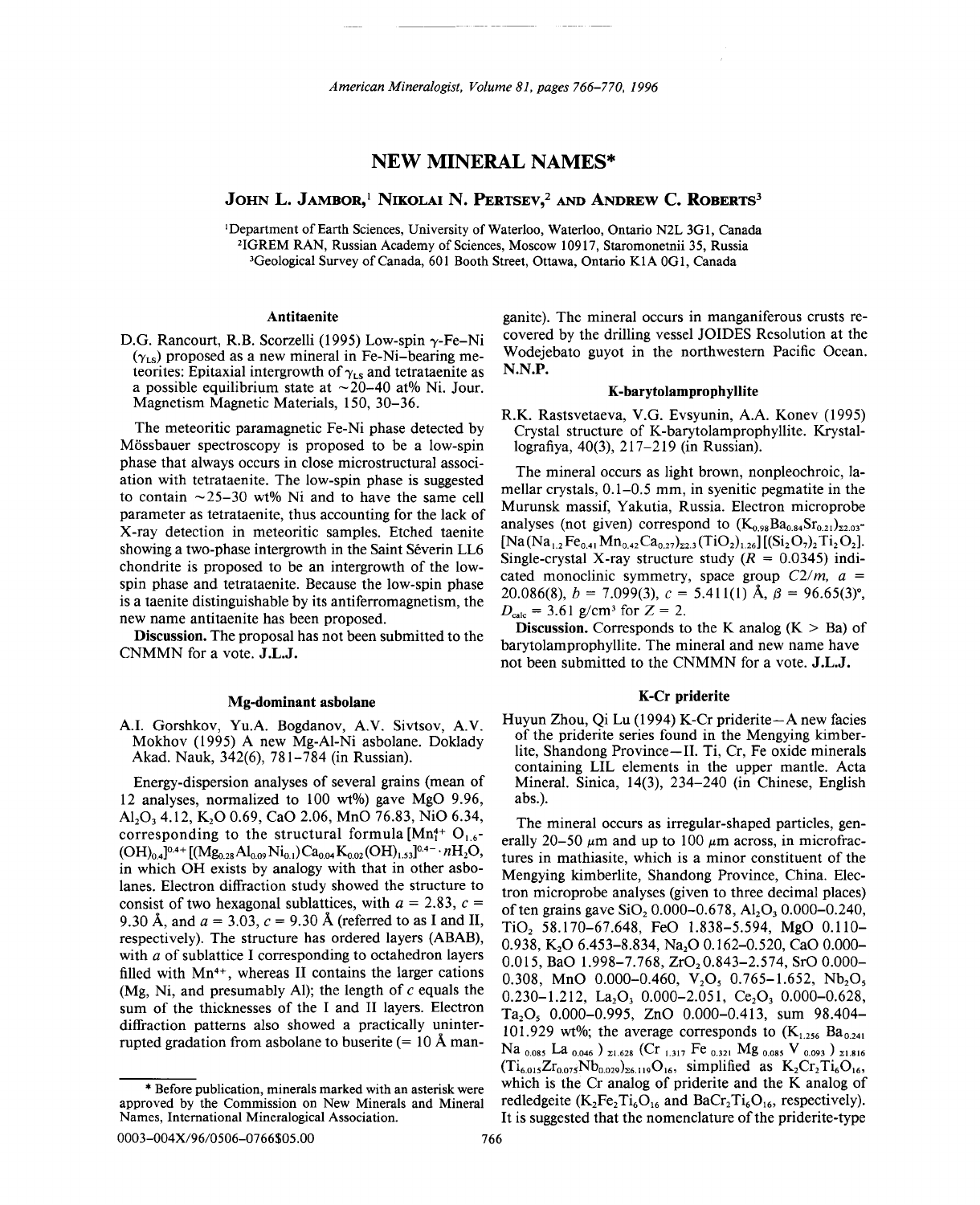minerals be revised so that mannardite becomes Ba-V priderite, redledgeite becomes Ba-Cr priderite, and the mineral from the Mengying kimberlite be known as K-Cr priderite.

Discussion. Neither the new name nor the proposed revision in nomenclature has been submitted to the CNMMN for a vote. J.L.J.

## Pingguite\*

Zhifu Sun, Keding Luo, Falan Tan, Jingyi Zhang (1994) Pingguite, a new bismuth tellurite mineral. Acta Mineral. Sinica, 14(4), 315-321 (in Chinese, English abs.).

The mean and range of 15 electron microprobe analyses gave Bi 71.36 (68.45-72.81), Te 16.13 (14.99-18.70), 0 12.24 (12.07-12.55), sum 99.73 (99.69-100.50), corresponding to  $Bi_{5.80}Te_{2.15}O_{13}$ , ideally  $Bi_6Te_2O_{13}$ . Occurs as granular aggregates, to 0.5 mm in diameter, that consist of tabular grains up to  $0.6 \mu m$  long. Yellowish green color, vitreous to adamantine luster, transparent, brittle, *VHNso* = 449-572,  $D_{\text{meas}} = 8.44$ ,  $D_{\text{calc}} = 8.64$  g/cm<sup>3</sup> for Z = 1. TGA showed no significant weight loss, and DTA showed a small endothermic peak at about 800  $^{\circ}$ C. Reflectance percentages (SiC standard, air) are 14.84(470 nm), 13.03(546), 13.25(589), and 13.64(650); biaxial,  $n_{\text{calc}} =$ 2.145 at 589 nm. Electron diffraction patterns *(a* and *b* determined) and refinement from the X-ray diffractometer pattern gave orthorhombic symmetry,  $a = 5.689(1)$ ,  $b = 10.791(1)$ ,  $c = 5.308(1)$  Å; strongest lines of the powder pattern are 3.146(100,121), 2.841(80,200), 2.694(20,040), 1.956(10,240), 1.695(20,321), and 1.631(10,161), in good agreement with data for the synthetic analog, for which  $XPS$  showed  $Te^{4+}$  and  $Bi^{3+}$ . A synthetic tetragonal analog is also known.

The mineral occurs in the oxidation zone of a small gold deposit in Pinggu County (hence the new name) near Beijing. Associated minerals are malachite, pyromorphite, bismutite, gold, quartz, scheelite, and iron oxides. Type material is in the Geological Museum of China [Beijing?]. J.L.J.

#### Triclinic sIawsonite

T. Tagai, T. Hoshi, M. Suzuki (1995) A new modification of slawsonite,  $SrAl_2Si_2O_8$ : Its structure and phase transition. Zeits. Kristallogr., 210, 741-745.

Electron microprobe analysis of slawsonite from Sarusaka, Kochi Prefecture, Japan, gave SiO<sub>2</sub> 36.63, Al<sub>2</sub>O<sub>3</sub> 31.30, SrO 29.99, BaO 1.53, K<sub>2</sub>O 0.06, sum 99.51 wt%, corresponding to  $(Si_{0.95}Ba_{0.03})Al_{2.01}Si_{2.00}O_8$ . Single-crystal X-ray structure study  $(R = 0.049)$  gave triclinic symmetry, space group  $P\overline{1}$ ,  $a = 6.145(1)$ ,  $b = 8.987(2)$ ,  $c = 7.456(3)$  $\mathbf{A}, \ \alpha = 90.01(3), \ \beta = 90.34(3), \ \gamma = 89.98(3)^\circ, \ Z = 4.$ Heating experiments showed that the mineral transforms to the monoclinic, *P2/a* structure previously determined on calcian slawsonite from Wallowa County, Oregon. J.L.J.

#### Tungstibite\*

K. Walenta (1995) Tungstibite,  $Sb_2O_3 \cdot WO_3$ , a new mineral from the Clara mine near Oberwolfach in the central Black Forest. Chem. Erde, 55, 217-224 (in German, English abs.).

The mineral occurs as thin tabular crystals that form globular aggregates to 1 mm in diameter. Electron microprobe analysis gave  $Sb_2O_3$  55.5 (range 54.1–56.8), WO<sub>3</sub> 43.6  $(42.7-44.1)$ , sum 99.1 wt%, corresponding to  $Sb_{2.01}W_{0.99}O_6$ , ideally  $Sb_2WO_6$  or  $Sb_2O_3 \cdot WO_3$ . Crystals are flattened on (001), elongate to 0.5 mm, and some are spear shaped; green color and streak, dull to pearly luster, perfect  ${001}$  cleavage, irregular fracture,  $H = 2$ , translucent to opaque, nonfluorescent,  $D_{\text{calc}} = 6.90 \text{ g/cm}^3$  for  $Z = 4$ . Stable on heating to  $600 \, \text{°C}$ ; synthesized hydrothermally at 240 °C. Optically biaxial positive,  $\alpha = 2.285$ ,  $\beta = 2.40$ ,  $\gamma = 2.58$ ,  $2V_{\text{calc}} = 82^{\circ}$ , strong dispersion  $r \ll v$ ; pleochroism *X* dark green to brownish green, *Y* dark green, Z pale green to yellowish,  $Z = c$ . Orthorhombic symmetry deduced from the X-ray powder pattern (57 mm camera, *FeKa* radiation, 21 lines listed);  $a = 8.59(2)$ ,  $b = 9.58(2)$ ,  $c = 6.12(2)$  Å, possible space group  $P22<sub>1</sub>2$ ; strongest lines are 3.32(100,211), 3.06(100,002), 2.98(40,130), 2.73(60,310), 2.46(50,122,320), and 1.919(40,322).

The mineral occurs as an oxidation product deposited on quartz, barite, fluorite, tetrahedrite, and chalcopyrite, and some is intergrown with cervantite. The new name alludes to the chemical components, tungsten and antimony. The repository for the type material is not given. J.L.J.

#### Varennesite\*

J.D. Grice, R.A. Gault (1995) Varennesite, a new species of hydrated Na-Mn silicate with a unique monophyllosilicate structure. Can. Mineral., 33, 1073-1081.

Electron microprobe analyses of three grains gave an average and range of  $Na<sub>2</sub>O$  19.25 (18.50–19.85), CaO 0.11  $(0.06-0.19)$ , K<sub>2</sub>O 0.21 (0.08-0.31), SrO 0.15 (0.15-0.16), MnO 6.50 (5.45-8.40), FeO 3.25 (2.96-3.71), TiO, 2.56  $(1.55-3.28)$ , MgO 0.03  $(0.00-0.08)$ , SiO<sub>2</sub> 48.26  $(47.55-$ 49.22), Al<sub>2</sub>O<sub>3</sub> 0.48 (0.22–0.78), SO<sub>3</sub> 1.02 (0.98–1.07), Cl 2.20 (2.05-2.39), H<sub>2</sub>O (calc.) 18.47 (18.37-18.68), O = Cl 0.50, sum 102.00 wt%, corresponding to  $(Na_{7.64}$ - $Ca_{0.02}$  K<sub>0.06</sub> Sr<sub>0.02</sub>)<sub>27.74</sub> (Mn<sub>1.13</sub> Fe<sub>0.56</sub> Ti<sub>0.39</sub> Mg<sub>0.01</sub>)<sub>22.09</sub> (Si<sub>9.88</sub>- $\text{Al}_{0.12}$ )<sub>210.00</sub> O<sub>25.35</sub> [Cl<sub>0.76</sub> (OH)<sub>1.24</sub>]<sub>z2.00</sub> · 12H<sub>2</sub>O, ideally  $Na<sub>8</sub>Mn<sub>2</sub>Si<sub>10</sub>O<sub>25</sub>(OH,Cl)<sub>2</sub>$ . 12H<sub>2</sub>O. Occurs as pale brownish yellow to orange, tabular crystals to 4 mm length, elongate [001] and showing  $\{100\}$ ,  $\{010\}$ ,  $\{101\}$ , and  $\{001\}$ . White streak, vitreous luster, translucent to transparent, brittle,  $H = 4$ , good {010} cleavage, conchoidal fracture, nonfluorescent,  $D_{\text{meas}} = 2.31, D_{\text{calc}} = 2.32$  g/cm<sup>3</sup> for Z = 4. Optically biaxial positive,  $\alpha = 1.532(2)$ ,  $\beta = 1.540(2)$ ,  $\gamma =$ 1.550(2),  $2V_{\text{meas}} = 89(1)$ ,  $2V_{\text{calc}} = 84.1^{\circ}$ , weak dispersion *r > v;* yellow-green (Z) to pale yellow *(X)* pleochroism, Z  $> Y > X$ ; orientation  $X = c$ ,  $Y = a$ ,  $Z = b$ . Single-crystal X-ray structure study  $(R = 0.063)$  indicated orthorhombic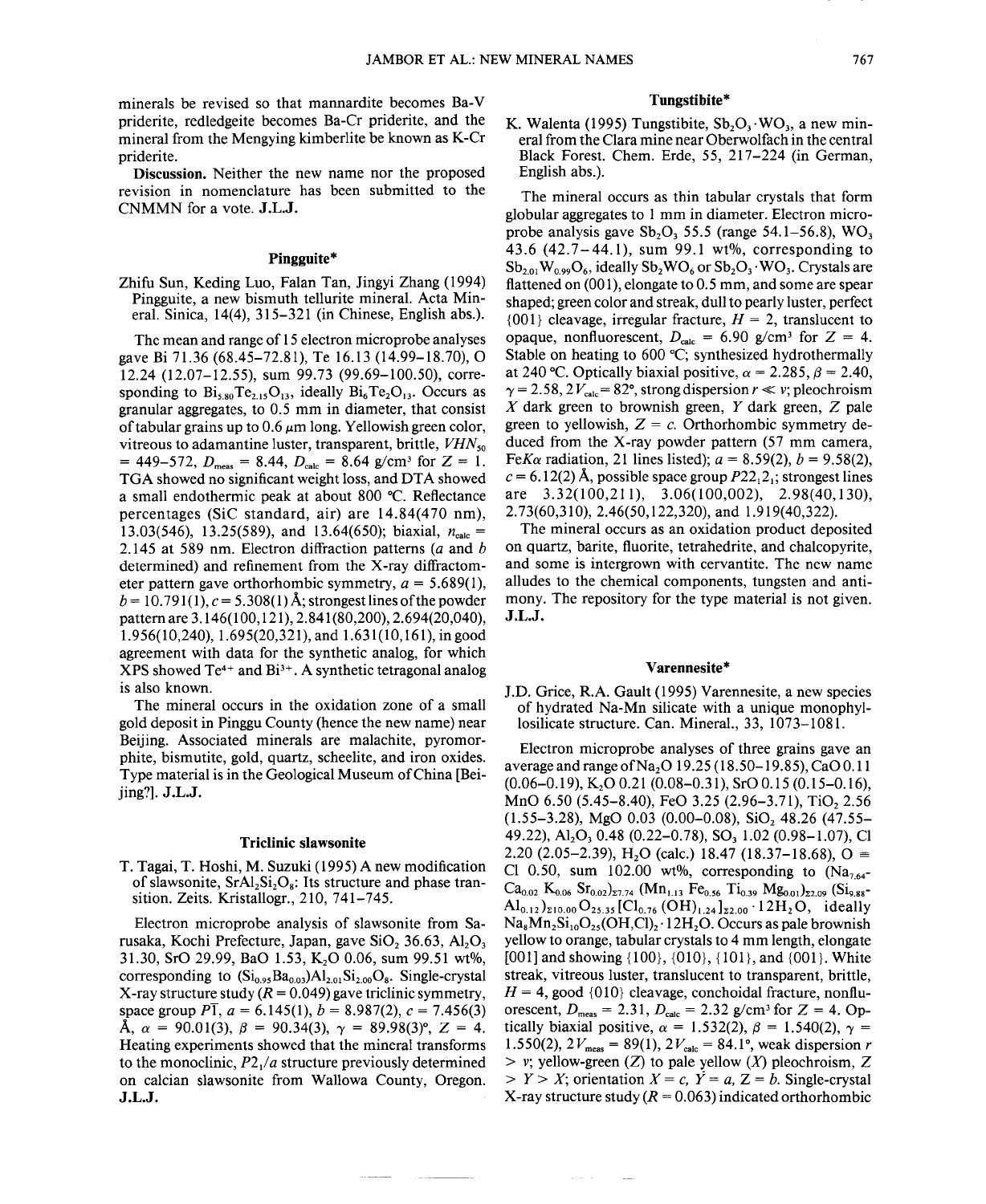symmetry, space group *Cmcm*,  $a = 13.461(2)$ ,  $b =$ 14.981(1),  $c = 17.506(2)$  Å as refined from a 114 mm Debye-Scherrer pattern *(CuK* $\alpha$  radiation) with strongest lines of 10.049(100,110), 8.823(50,002), 5.025(20,113), 3.806(20,223), and 2.718(50,423).

The mineral occurs as a late-stage primary phase associated with microcline, albite, aegerine, natrolite, serandite, mangan-neptunite, eudialyte, and zakharovite in the Cretaceous Saint-Am able alkaline sill, related to Monteregian plutonism, at the Demix-Varennes quarry. The quarry is near the village of Varennes (hence the new name) in Vercheres County, approximately 20 km east of Montreal, Quebec. Type material is in the Canadian Museum of Nature, Ottawa, J.L.J.

### Vloda vetsite\*

- L.P. Vergasov, S.K. Filatov, G.L. Starova, G.L. Matusevich, T.M. Filosova (1995) Vlodavetsite, Al- $Ca_2(SO_4)_2F_2Cl$  · 4H<sub>2</sub>O, a new mineral from volcanic exhalations. Doklady Akad. Nauk, 343(3), 358-360 (in Russian).
- G.L. Starova, S.K. Filatov, G.L. Matusevich, V.S. Fundamensky (1995) The crystal structure of vlodavetsite, AlCa<sub>2</sub>(SO<sub>4</sub>)<sub>2</sub>F<sub>2</sub>Cl·4H<sub>2</sub>O. Mineral. Mag., 59, 159-162.

Electron microprobe analyses of 11 microcrystals gave a mean and range of Al<sub>2</sub>O<sub>3</sub> 12.37 (11.21-13.41), CaO 25.11 (23.07-26.55), SO<sub>3</sub> 35.97 (32.15-38.08), Cl 4.59  $(3.50-6.00),$  O = Cl 1.03 (0.79-1.35), sum 77.01 (75.01-80.73) wt%; an analysis of the water-soluble fraction, containing some volcanogenic impurities, gave Cl 6.08 and F 8.1 wt%. The ratio Cl:F:H<sub>2</sub>O = 1:2:4 was established by the crystal-structure determination; the empirical formula is  $Al_{1.09}Ca_{2.00}(SO_4)_{2.01}F_{1.94}Cl_{0.77}\cdot 4H_2O$ . The mineral occurs as plastic (resembling wet clay) yellowish coatings consisting mainly of flakes, tablets, and plates, about 0.1- 0.3 mm. Square plates show {100} and {001}. Colorless, transparent, vitreous luster, perfect  $\{100\}$  cleavage,  $D_{\text{calc}}$  $= 2.10$  and 2.35 g/cm<sup>3</sup> for the empirical and ideal formulas, respectively, and  $Z = 2$ . Readily soluble in acids. Optically uniaxial positive,  $\epsilon = 1.526(3)$ ,  $\omega = 1.509(2)$ . Single-crystal X-ray structure study  $(R = 0.046)$  indicated tetragonal symmetry, space group  $I4/m$ ,  $a = 6.870(1)$ , c  $= 13.342(2)$  Å. The powder pattern (21 lines given) has strongest lines at 6.67(60,002), 3.92(50,112), 3.73(40,103), 3.431 (100,200), and 3.335(80,004).

The mineral occurs on the walls of open fractures, at a depth of  $> 1$  m and at  $\sim 100$  °C, in the second cone of the Northern Breakthrough of the Main Tolbachik Fracture Eruption (1975-1976) at Kamchatka, Russia. The coatings also contain gypsum, sellaite, hydrophilite, bischofite, various chlorides, and fragments of altered volcaniclastics. The new name is for volcanologist V.L Vlodavets (1893-1993). Type material is in the Mining Museum of the Saint Petersburg Mining Institute, Russia. N.N.P.

## $PtRuRh_{0.5}$ ,  $Rh_{5}S_{4}$

T. Auge, P. Maurizot (1995) Stratiform and alluvial platinum mineralization in the New Caledonia ophiolite complex. Can. Mineral., 33, 1023-1045.

### $PtRuRh<sub>0</sub>$ .

The mineral occurs in several grains of isoferroplatinum from chromitiferous beach sand collected at the estuary of the Ni River, New Caledonia. Electron microprobe analyses of two grains gave Os 2.15,2.22, Ru 25.96, 25.52, Pt 54.16, 54.28, Cr 0.10, 0.05, Ir 2.93, 3.11, S 0.01, 0.00, Fe 1.19,0.76, Rh 13.68, 14.00, Cu 0.10, 0.18, Ni 0.04, 0.12, sum  $100.31$ ,  $100.23$  wt%; the general formula is  $Pt_{0.36-0.44}Ru_{0.26-0.37}Rh_{0.08-0.21}Fe_{0.02-0.1}Ir_{0.01-0.07}Os_{0.01-0.04}$ , simplified as  $PtRuRh<sub>0.5</sub>$ . Occurs among the interstices of rounded grains of  $Pt<sub>3</sub>Fe$ , possibly suggesting high-temperature exsolution; also as droplets,  $2-3 \mu m$  across, and as larger grains enclosed in a host of isoferroplatinum.

#### Rh<sub>5</sub>S<sub>4</sub>

The mineral occurs in isoferroplatinum containing bowieite and inclusions of laurite. Two electron microprobe analyses of a grain, about 20  $\mu$ m across, gave Pt 4.27-4.28, Cr 0.07-0.12, As 0.06-0.11, Ir 1.36-1.36, Pd 0.23-0.63, Co 0.06-0.10, S 19.97-20.03, Fe 0.93-1.16, Rh 70.42-71.02, Cu 0.92-1.06, Ni 0.84-0.91, sum 99.65- 100.26 wt%, corresponding to  $(Rh_{4,44}Pt_{0,14}Fe_{0,13}Cu_{0,11}$ - $Ni<sub>0.09</sub>$  Ir<sub>0.05</sub>Pd<sub>0.01</sub>)<sub>24.97</sub>S<sub>4.02</sub>, ideally Rh<sub>5</sub>S<sub>4</sub>. The mineral possibly is the S analog of luberoite  $Pt<sub>s</sub>Se<sub>a</sub>$ . Occurs in alluvium at the estuary of the Ni river.

Discussion. Me:S of the  $Rh<sub>5</sub>S<sub>4</sub>$  mineral is close to those of the Me,\_xS minerals from Russia, abstracted in *Am. Mineral.,* 80, p. 1330 (1995). J.L.J.

### $(Fe, Ru)S$

A.Yu. Barkov, Ye.E. Savchenko, A.A. Zhangurov (1995) Fluid migration and its role in the formation of platinum-group minerals: Evidence from the Imandrovsky and Lukkulaisvaara layered intrusions, Russia. Mineral. Petrology, 54, 249-260.

Electron microprobe analysis of a grain, about  $10 \times 15$ *.urn,* gave Ru 10.1, Rh 0.4, Os 0.7, Ir 0.4, Fe 37.5, Ni 0.2, S 48.7, sum 98.0 wt%, corresponding to  $(Fe_{0.87}Ru_{0.13})S_{1.98}$ . Occurs in a hydrosilicate host in the Imandrovsky intrusion, Kola Peninsula, Russia. May be a PGE-rich variety of pyrite. J.L.J.

## $AuO(OH,Cl) \cdot nH_2O$

M.L Novgorodova, M.E. Generalov, N.V. Trubkin (1995) New gold in weathering crusts of the southern Urals. Geol. Ore Deposits, 37(1), 32-43.

Weathering of primary gold mineralization associated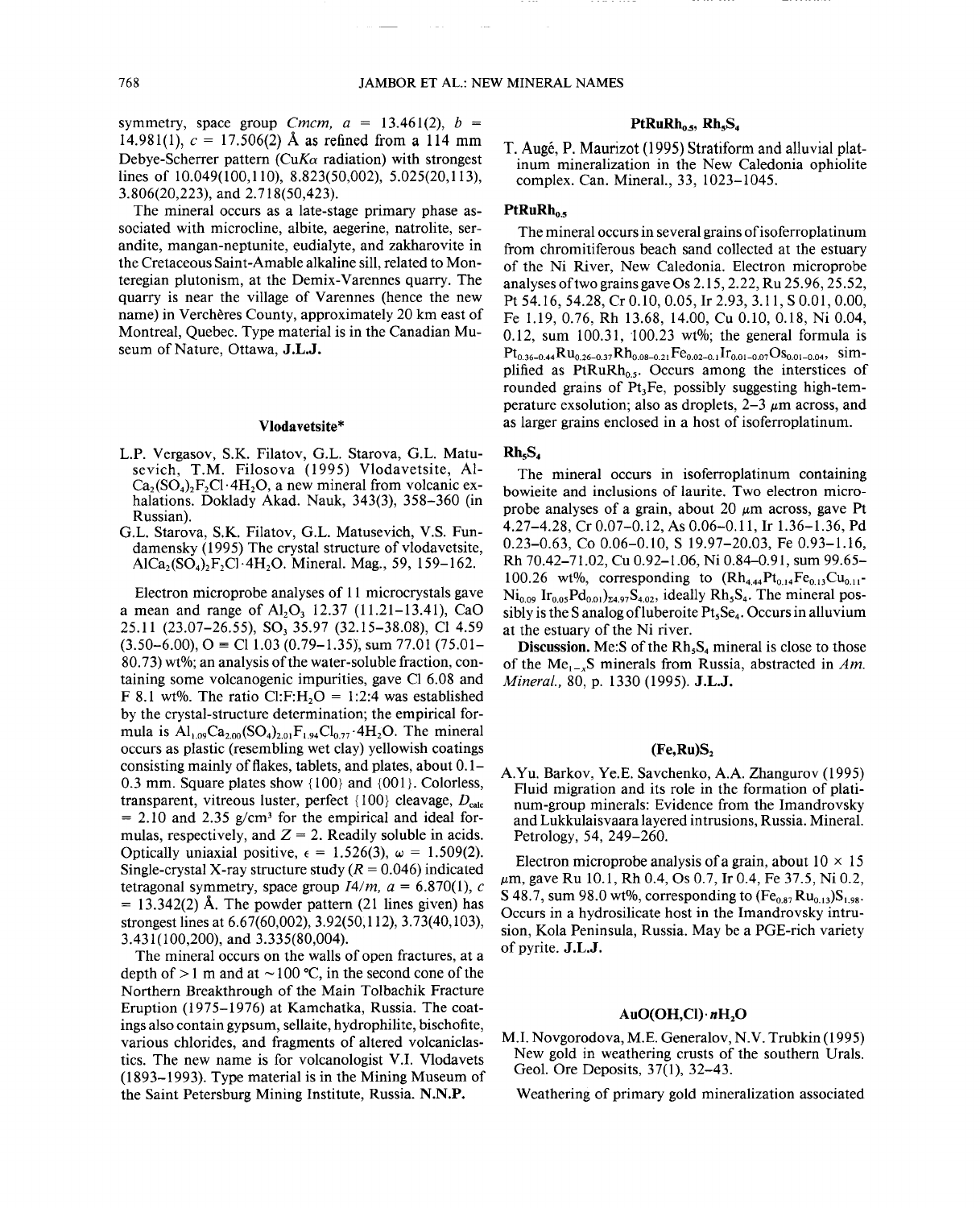with quartz veins and stringers has led to economic gold concentrations in the residual, untransported crust. In addition to residual native gold (10-30% of total Au), secondary Au occurs in dispersed, polymineral intergrowths in which the Au is present as native gold and as a hydroxide. The latter in reflected light is violet or purple, isotropic. Reflectance percentages (given in 20 nm steps) are 18.3(420), 15.6(460), 13.5(500), 14.5(540),21.58(580), 16.7(620), 17.7(660), and 18.8(700); the increase at the higher wavelengths is attributed to submicrometer inclusions of metallic Au. Electron microprobe analyses of three grains of the hydroxide gave Au 67.06, Au 61.72, and Au 67.57, Ag 5.53, Si 2.14 wt%; O is generally  $\sim$ 25%, and CI is insignificant. The analytical results are not attributed to a monomineral phase because admixed native gold is always present. Electron diffraction study indicated cubic symmetry, space group  $Fm3m$ ,  $a = 4.95$  Å; the strongest diffraction spots are 2.47(002), 2.02(211), 1.75(220), and 1.43(222). Individual grains are round and  $\lt 0.1 \mu m$  in size. IR spectra of particles of native gold containing rims of the violet-purple phase showed absorption bands at 3480, 3390, 1030, 580–620, and 530 cm<sup>-1</sup>. The absorption bands in the area  $580-620$  cm<sup>-1</sup> are characteristic of gold hydroxide, and it is suggested that the data indicate that the compound is of the type  $AuO(OH,Cl) \cdot nH_2O$ .

The mineral occurs in an area about 125 km northeast of Orsk in the southern Urals (at approx. long. 60°, lat. 52°). The polymineral Au-bearing intergrowths also contain feroxyhyte, lepidocrocite, hematite, magnetite, and tellurates of Fe and Bi; deposition of the intergrowths was preceded by the crystallization of goethite. J.L.J.

# $K(Ti_{5}Fe_{3}Ca_{2}Mg_{2})_{\Sigma12}O_{19}$ , Ba(Ti<sub>s</sub>Fe<sub>4</sub>Mg<sub>2</sub>Cr)<sub>212</sub>O<sub>19</sub>

Qui Lu, Huyun Chou (1994) Newly discovered members of the yimengite isomorphous series:  $K(Ti<sub>5</sub> Fe<sub>3</sub>Ca<sub>2</sub>Mg<sub>2</sub>)<sub>12</sub>O<sub>19</sub>$  and Ba(Ti<sub>5</sub>Fe<sub>4</sub>Mg<sub>2</sub>Cr)<sub>12</sub>O<sub>19</sub>. Acta Mineral. Sinica, 14(3), 228-233 (in Chinese, English abs.).

The minerals occur in the Mongyin kimberlite, Shandong Province, China, in magnesian ilmenite containing crystallographically oriented exsolution lamellae of spinel. For the K- and Ti-containing mineral, six electron microprobe analyses (cited to three decimal places) gave a range of  $SiO_2$  0.000-0.245,  $Al_2O_3$  0.804-1.198, TiO<sub>2</sub>  $38.181 - 45.442$ , FeO 20.710-24.900, Cr<sub>2</sub>O<sub>3</sub> 15.373-20.483, MgO 6.036-7.864, K<sub>2</sub>O 3.160-4.204, Na<sub>2</sub>O 0.329-0.648, CaO 0.053-0.411, BaO 0.000-1.251, ZrO<sub>2</sub> 0.145-0.561, SrO 0.055-0.377, MnO 0.001-0.457, V,O, 0.166-1.245, Nb<sub>2</sub>O<sub>5</sub> 0.024-0.582, La<sub>2</sub>O<sub>3</sub> 0.000-0.473, Ce<sub>2</sub>O<sub>3</sub> 0.000-0.021, Ta<sub>2</sub>O<sub>5</sub> 0.000-0.975, sum 98.046-100.455 wt%, with the average corresponding to  $(K_{0.741}$ - ${\rm Na}_{0.155}{\rm Ca}_{0.028}{\rm Ba}_{0.025}{\rm Sr}_{0.012}{\rm La}_{0.007})_{z0.943}({\rm Ti}_{4.915}{\rm Fe}_{3.206}{\rm Cr}_{2.137}$  $Mg_{1.506}Al_{0.186}V_{0.144}Zr_{0.029}Nb_{0.022}Ta_{0.019}Mn_{0.016}Sr_{0.008})_{212.058}O_{19}$ . The simplified formula is  $K(T_i sFe_3Cr_2Mg_2)_{\text{z12}}O_{19}$ , which is the Ti analog of yimengite,  $K(Cr_5Ti_3Fe_2Mg_2)_{z12}O_{19}$ .

Four electron microprobe analyses of the Ba- and Ti-

containing mineral gave  $SiO_2 0.000-0.348$ , Al<sub>2</sub>O<sub>3</sub> 0.391-0.941, TiO, 36.644-41.529, FeO 28.025-30.753, Cr,O<sub>3</sub> 7.982-12.883, MgO 5.431-6.706, K<sub>2</sub>O 1.804-2.524, Na<sub>2</sub>O 0.110-0.434, CaO 0.200-1.027, BaO 6.613-7.006, ZrO<sub>2</sub> 0.217-0.537, SrO 0.211-0.539, MnO 0.118-0.260, V<sub>2</sub>O<sub>5</sub>  $0.925 - 1.104$ , Nb<sub>2</sub>O<sub>5</sub>  $0.000 - 0.447$ , La<sub>2</sub>O<sub>3</sub>  $0.038 - 0.476$ , Ta<sub>2</sub>O<sub>5</sub> 0.000–1.298, sum 97.364–100.200 wt%. The average corresponds to  $(Ba_{0.506}K_{0.415}Ca_{0.109}Na_{0.106}La_{0.019}$ - $Sr_{0.018})_{21.235}(Ti_{4.928}Fe_{4.050}Mg_{1.442}Cr_{1.291}Al_{0.106}V_{0.129}Zr_{0.032}$  $Mn_{0.026}Nb_{0.016}Ta_{0.013}Zr_{0.017}R_{212.050}O_{19}$ , simplified as (Ba,K)  $(T_i$ <sub>5</sub>Fe<sub>4</sub>Mg<sub>2</sub>Cr)<sub>x12</sub>O<sub>19</sub>, which is the Ti analog of hawthorneite, Ba( $Cr_4Fe_4Ti_3Mg$ <sub>212</sub>O<sub>19</sub>. The minerals, which belong to the magnetoplumbite group, occur as subhedral to euhedral tabular microcrystals to  $4 \times 12 \mu m$ ; aggregates exhibit a dendritic morphology and cut across and segment the host ilmenite. J.L.J.

## $Th<sub>a</sub>B<sub>s</sub>Si<sub>2</sub>O<sub>38</sub>$

I.Ya. Nekrasov, R.A. Nekrasova (1995) A new thorium borosilicate from the Tommot deposit. Doklady Akad. Nauk, 342(3), 361-364 (in Russian).

Chemical analysis of a sample containing admixed aegirine and apatite, after adjustment on the basis of electron microprobe results, gave  $SiO<sub>2</sub> 12.97$ , TiO<sub>2</sub> 1.31, CaO 0.82, ThO<sub>2</sub> 63.71, REE 0.24, B<sub>2</sub>O<sub>3</sub> 10.77, H<sub>2</sub>O<sup>+</sup> 0.23, admixed impurities 10.41, sum 100.46 wt%, from which the empirically derived formula is  $Th_6B_8Si_7O_{38}$ . Occurs as dark brown grains to 2 mm and in nodular aggregates to 15 mm across. Light brown streak, vitreous to greasy luster, brittle,  $H_{100} = 578 \text{ kg/mm}^2$  (mean of 15),  $D_{\text{meas}} = 4.12$ g/cm3. DTA showed endothermic effects at 165°C (weak) and 880 °C. X-ray amorphous; on heating to 1000 °C, forms a mixture of thorianite,  $ThSiO<sub>4</sub>$ , and a thorium borate isostructural with  $PbB_2O_4$ .

The mineral is associated with zircon, titanite, apatite, ilmenite, chevkinite, and is extensively replaced by britholite, in the Tommot deposit, which is in the basin of the Indigirka River in the Republic of Sakha-Yakutiya, Russian Federation. The mineral occurs within boudins of gamet-biotite schists with pegmatite cores; these were metasomatized and formed an innermost zone of britholite  $±$  quartz, an intermediate zone of albite and the thorium borosilicate, and an outer zone in which aegirine was added. Type specimens of the thorium borosilicate are in the Fersman Mineralogical Museum, Moscow, Russia. N.N.P.

## New **Data**

#### Biotite-5M

H. Xu, D.R. Veblen (1995) Periodic and nonperiodic stacking in biotite from the Bingham Canyon porphyry